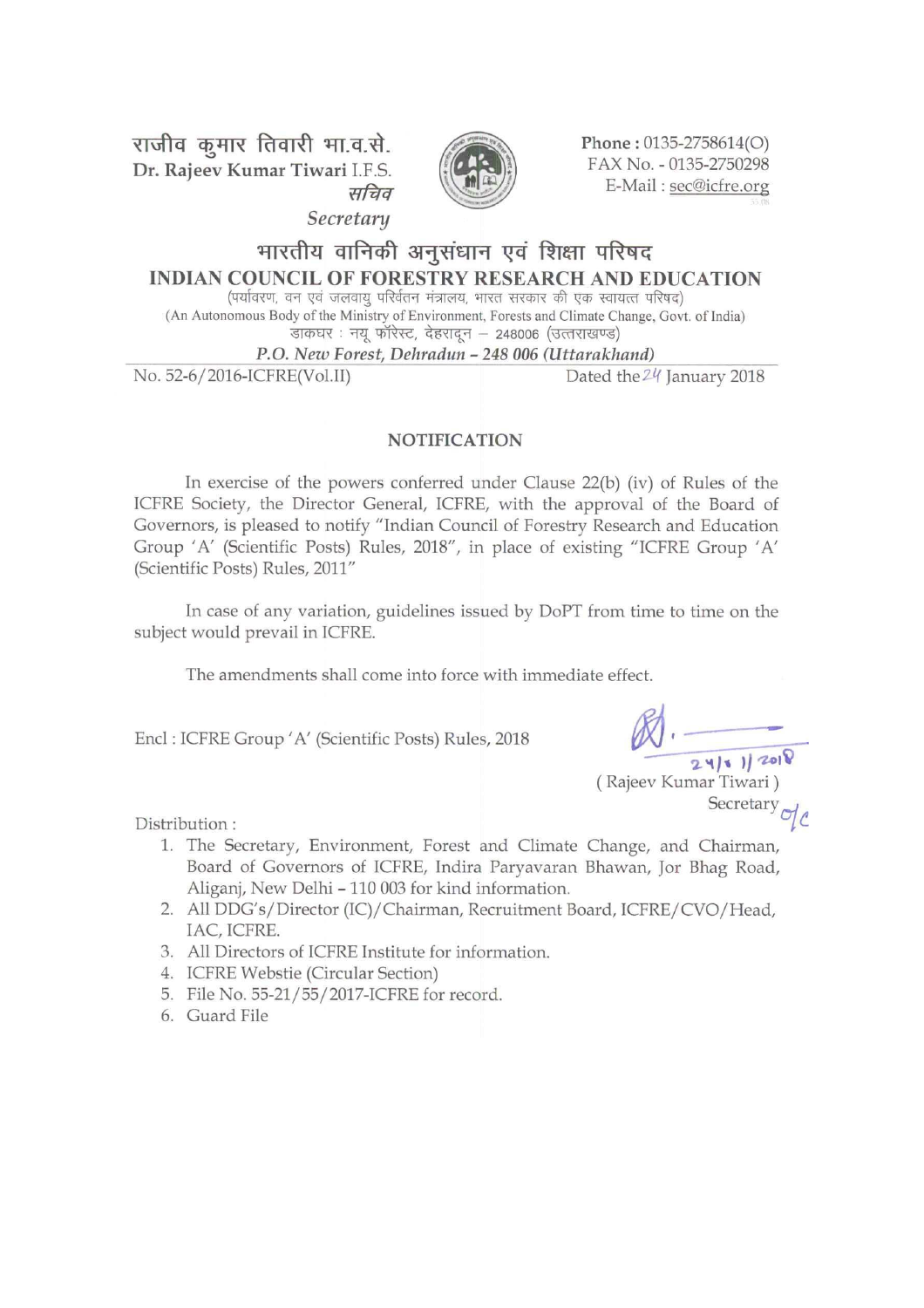

**Indian Council of Forestry Research and Education** 

# **RULES FOR RECRUITMENT AND PROMOTION FOR GROUP 'A' (SCIENTIFIC POSTS)**

In exercise of the powers conferred by the proviso of Rules 38 read with Rules 22 (iv) and 24(ii) of the ICFRE Rules and in supersession of all the rules in so far as they relate to the scientific posts in Indian Council of Forestry Research & Education in the pay scale of Level 10 and above, except things done or omitted to be done before such supersession, the Director General, ICFRE with the approval of the Board of Governors is pleased to amend the ICFRE Group 'A' Scientific Posts Rules in the ICFRE and the Institutes under it with following provisions:

# **1. Short title and commencement**

- 1.1 These rules may be called the Indian Council of Forestry Research  $\&$ Education Group 'A' (Scientific Posts) Rules, 2018.
- 1.2 These rules shall come into force from the date of notification.

# **2. Definitions**

- (i) "Appointing Authority", in relation to appointment to the posts of Scientists means the Director General, ICFRE.
- (ii) "Board of Governors (BoG)" means the Board of Governors of ICFRE a body constituted under Rule 17 of Rules of the Board of Governors of the ICFRE Society.
- (iii) "Competent Authority" means the Director General, Indian Council of Forestry Research and Education
- (iv) "Council" means the Indian Council of Forestry Research and Education (ICFRE)
- (v) "DDG" means the Deputy Director General of ICFRE
- (vi) "Departmental Peer Review Committee (DPRC)" means the Departmental Peer Review Committee constituted for Level II Assessment under Rule-9.
- (vii) "Director" means the Director of the Institutes under ICFRE
- (viii) "Director General (DG)" means the Director General, ICFRE a person appointed by the President of the Society with the concurrence of the Govt. of India.
- (ix) "ICFRE" means Indian Council of Forestry Research and Education, a Society registered under the Societies Registration Act, 1860.
- (x) "Institutes" means research institutes under the ICFRE.
- (xi) "Internal Screening Committee (ISC)" means Internal Screening Committee constituted for Level-I Assessment vide Rule-9.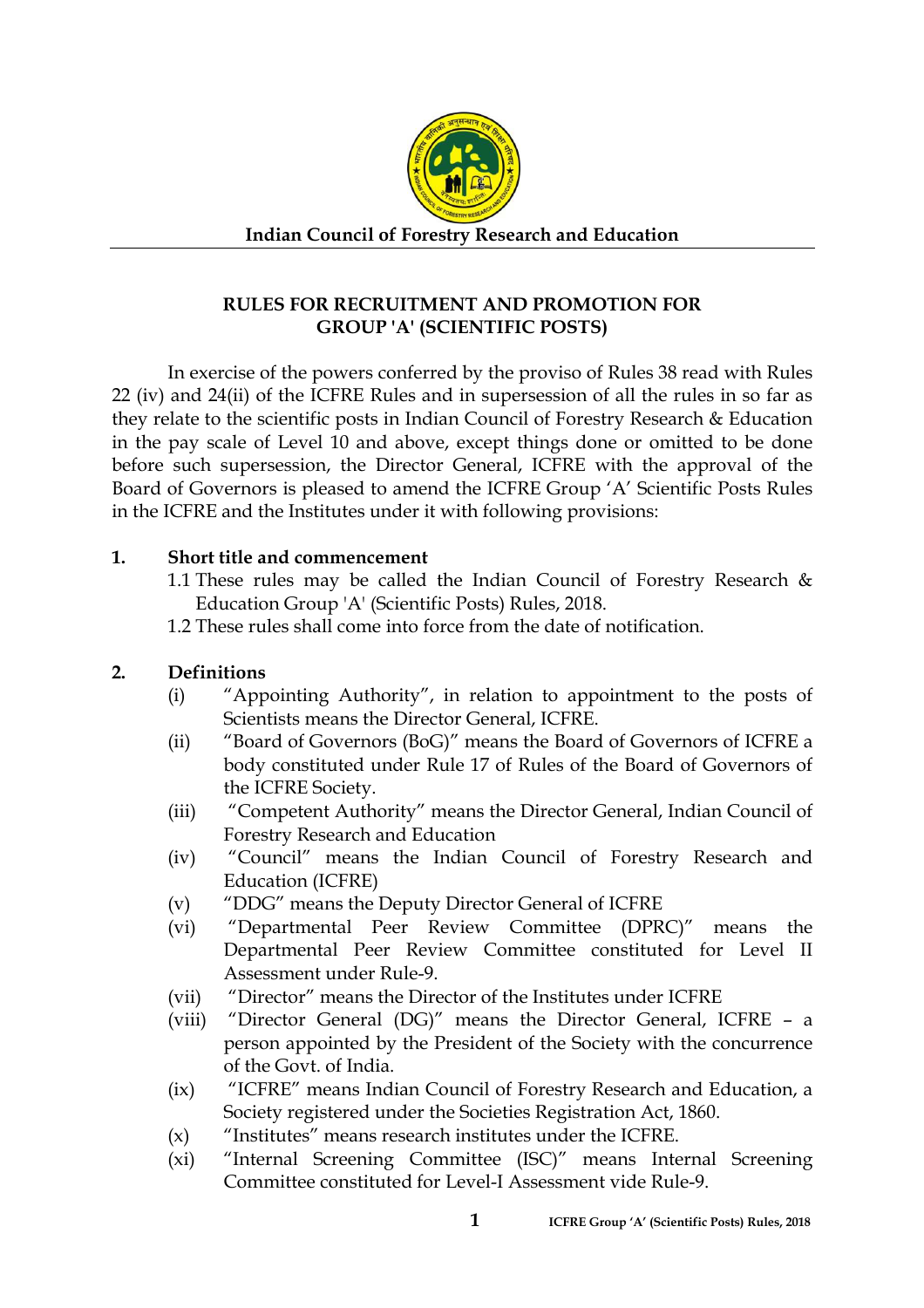- (xii) "MACP" means to Modified Assured Carrier Progression
- (xiii) "MFCS" means to Modified Flexible Complementing Scheme.

# **3. Application**

These Rules shall apply to the Scientific Group 'A' posts of Scientists from Scientist 'B' to Scientist 'G'

# **4.** N**ame of posts, designations and pay scale**:-

The designations and pay scales of the Scientific Group 'A' Posts in the Indian Council of Forestry Research and Education and its Institutes under it shall be as defined in **Table-I.**

# **5. Number of Posts**

- (i) The total number of posts of Scientists at the Council is 280.
- (ii) The distribution of posts of Scientists within the ICFRE shall be done by the Director General, ICFRE depending upon the workload of various institutes working under ICFRE.

# **6. Educational qualifications and experience**

The educational qualifications and experience required for the posts shall be as specified in **Table-I.**

# **7. Method of recruitment:-**

The post will be filled up by Direct Recruitment/Promotion and by Deputation as the case may be.

# **7.1 Direct Recruitment**

- (i) The candidates possessing the educational qualifications and experience as specified in the **Table-I** shall be eligible for appointment to the post by direct recruitment.
- (ii) The upper age limit for appointment by direct recruitment to the posts shall be as specified in **Table-II**. Relaxation of five years can be considered for the Departmental candidates of ICFRE, who have completed their probation period.
- (iii) If a departmental candidate is selected for appointment to any post by direct recruitment, such post shall be deemed to have been filled by direct recruitment.
- (iv) Every Scientist who is appointed to the service by direct recruitment shall be on probation for a period of two years which may be extended by the Competent Authority/Appointing Authority in accordance with the instructions issued by the Central Government from time to time. In case, the orders of confirmation are not issued within six months after completion of probation period, the scientist will be treated as confirmed.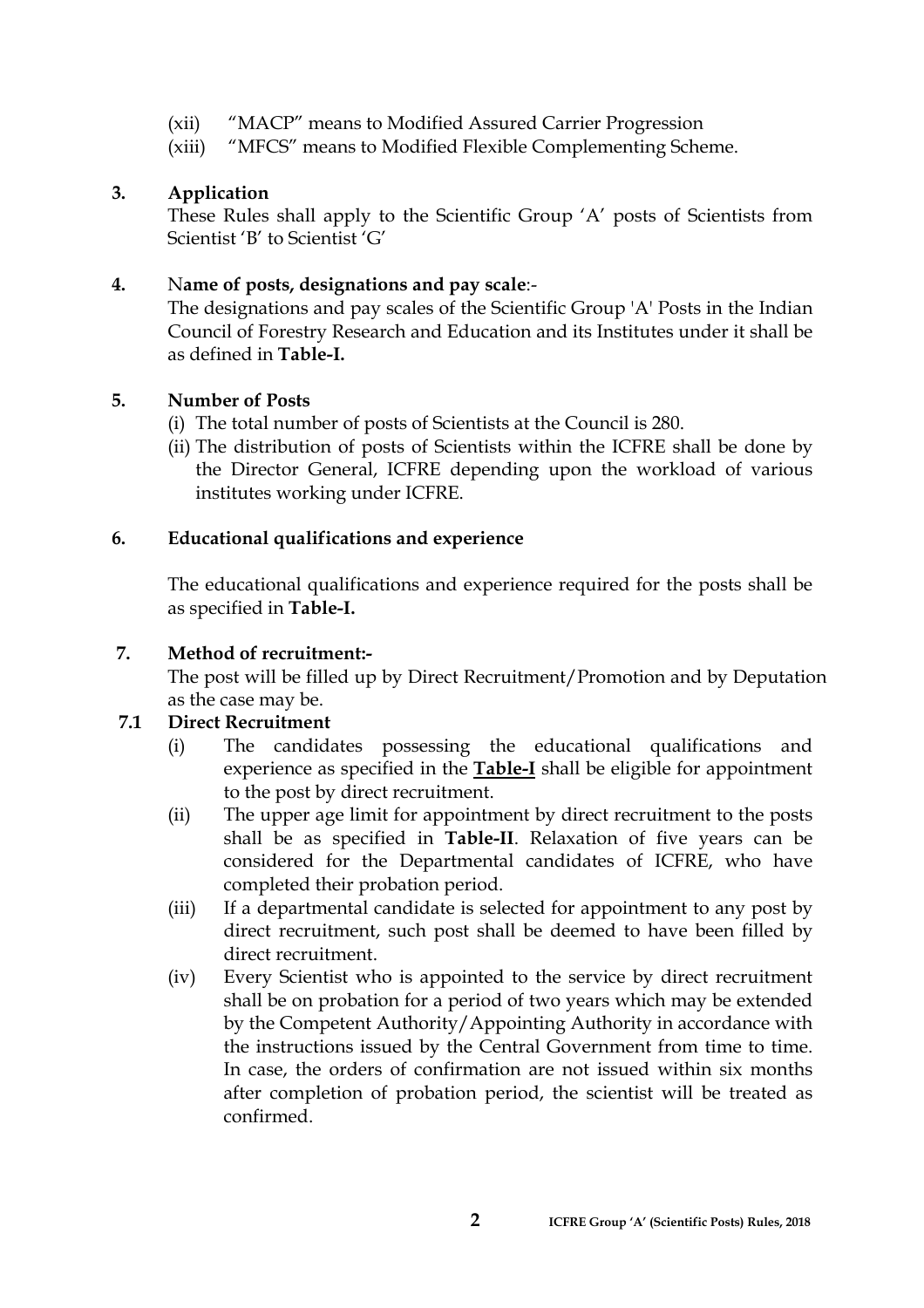(v) The confirmation of candidates who are on probation shall be considered by the Departmental Recruitment Committee, constituted by the DG, ICFRE.

# **7.2 Promotion**

- (i) The minimum educational qualification for promotion to the grade of Scientist 'B' from the eligible feeder grades shall be as specified in **Table-I**.
- (ii) There shall be no upper age limit for promotion.
- (iii) The promotion for the posts of Scientist 'B' shall be made on selection basis having 03 years regular service as Research Officer Grade-I in ICFRE and its Institutes in the Level 7 of Pay Matrix as per 7th CPC and possessing educational qualifications and experience as specified in **Table-I** and the eligibility list for promotion shall be prepared with reference to the date of completion of the prescribed qualifying service in their respective grade or post. There shall be one time provision to the extent to allow promotion to only such number of Research Officers Gd I who have opted not to join the Technical Service and are to be retained in the old service to pursue Scientific services with a condition that such quota of promotion in the Scientific Services shall cease to exist soon after these Research Officers Gd I are promoted as Scientist 'B' and hence forth the position of Scientist 'B' shall be filled only through direct recruitment/deputation and only after the vacancy is available on the superannuation of promoted scientists.
- (iv) The probation period for the scientist promoted shall be one year.

# **7.3 By deputation (including short-term contract)**

- (i) Scientists/Officers belonging to any other Ministry or Department of the Central Government or a State Government or Union territories or Universities or Public Sector Undertakings or semi-Government or statutory or autonomous organizations or research organizations or institutions funded by the Government may be appointed on deputation, subject to the fulfillment of following requirements, namely:-
	- (a) possessing minimum educational qualifications and experience as specified in **Table-I**; and
	- (b) holding analogous post on regular basis in the parent cadre or department.

The procedure is to be followed shall be as per the details given below, subject to the fulfillment of following requirements, namely:-

- (ii) The upper age limit shall not exceed fifty-five years.
- (iii) Period of deputation including period of deputation in any other excadre post held immediately preceding this appointment in the same of some other organization or department shall ordinarily be three years,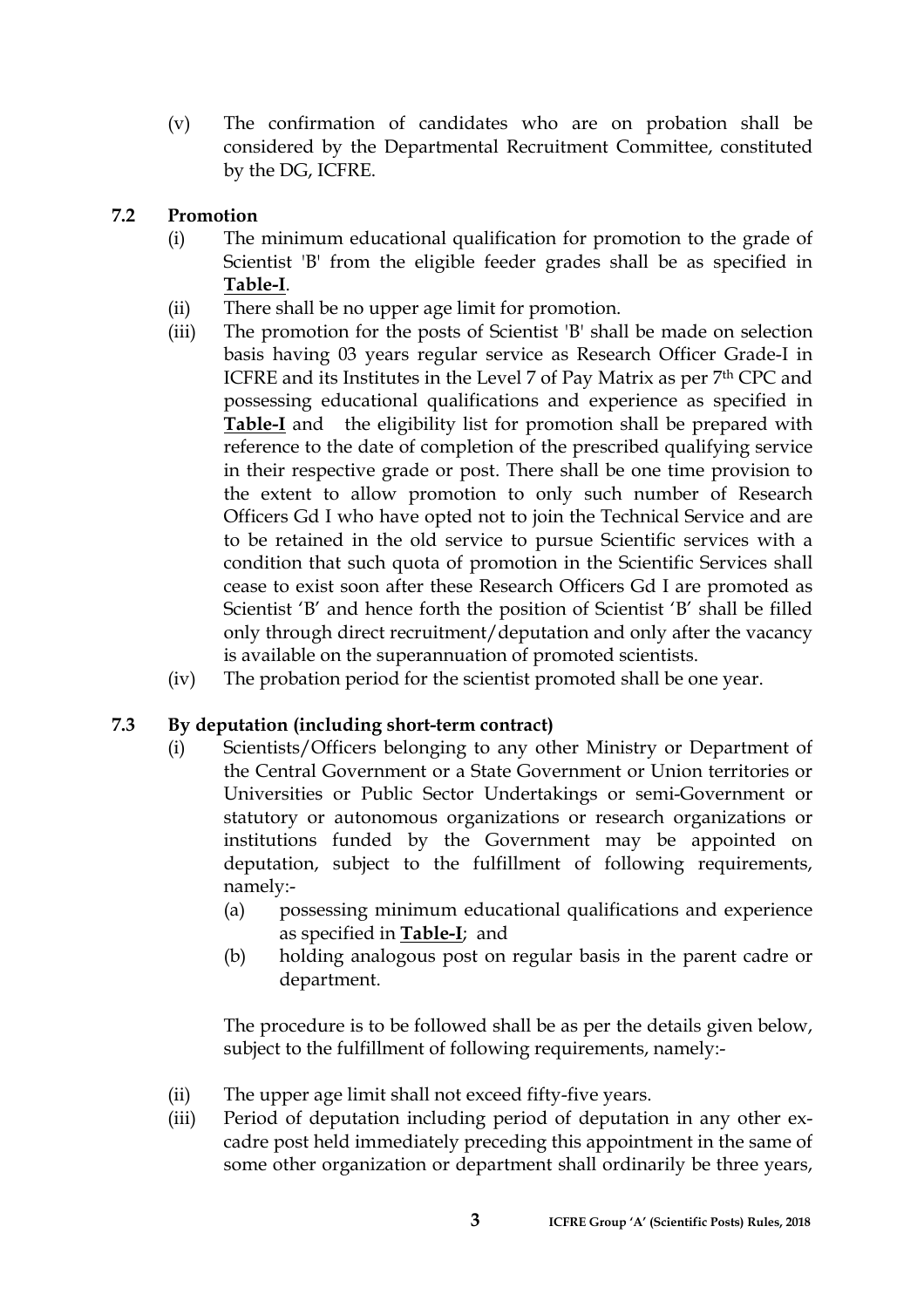which may be extended for a further period of two years with the approval of the Competent Authority, in accordance with the instructions or orders of the Central Government issued from time to time.

- (iv) Maximum of 10% post of scientists can be earmarked for filling up on deputation basis in the specified field decided by the appointing authority at the time of recruitment.
- (v) Departmental officers in the feeder category who are in the direct line of promotion shall not be eligible for consideration for appointment on deputation. Similarly, the deputationists shall not be eligible for consideration for appointment by promotion.
- (vi) The minimum level of scientists to be appointed on deputation shall be Scientist 'C'.
- **7.4** The experience specified in **Table-I** for the post shall be the experience obtained by the candidate in research and development in academic institution/ industrial or scientific and technological organization after possessing the minimum educational qualifications required for the post.

Provided that the competent authority shall decide on the area of such experience at the time of recruitment.

# **8. In-situ Promotion under Flexible Complementing Scheme.**

All Scientists having qualifications as specified in **Table-I** shall be eligible for consideration for in-situ up-gradation to the next higher grade under Flexible Complementing Scheme on the following conditions, provided that such officers who are doing management or administrative work in the Council shall not be considered for upgradation under Flexible Complementing Scheme, but shall be given the benefits of upgradation under Modified Assured Career Progression Scheme:-

- (i) The Scientists appointed on deputation against an advertised post of Administration/Management nature shall not be eligible for Flexible Complementing Scheme.
- (ii) The Minimum Residency Period linked to Performance for in-situ promotion to the next grade shall be as specified in **Table-III** and while computing such minimum residency period, the following period of service shall count for in-situ promotion to the next higher grade, namely:-
	- (a) the regular service rendered in a post, excluding ad-hoc service or non-qualifying service;
	- (b) the period spent on deputation or foreign service to another scientific post;

provided that the period spent on deputation or on foreign service in a non-scientific post shall not count towards the minimum residency period.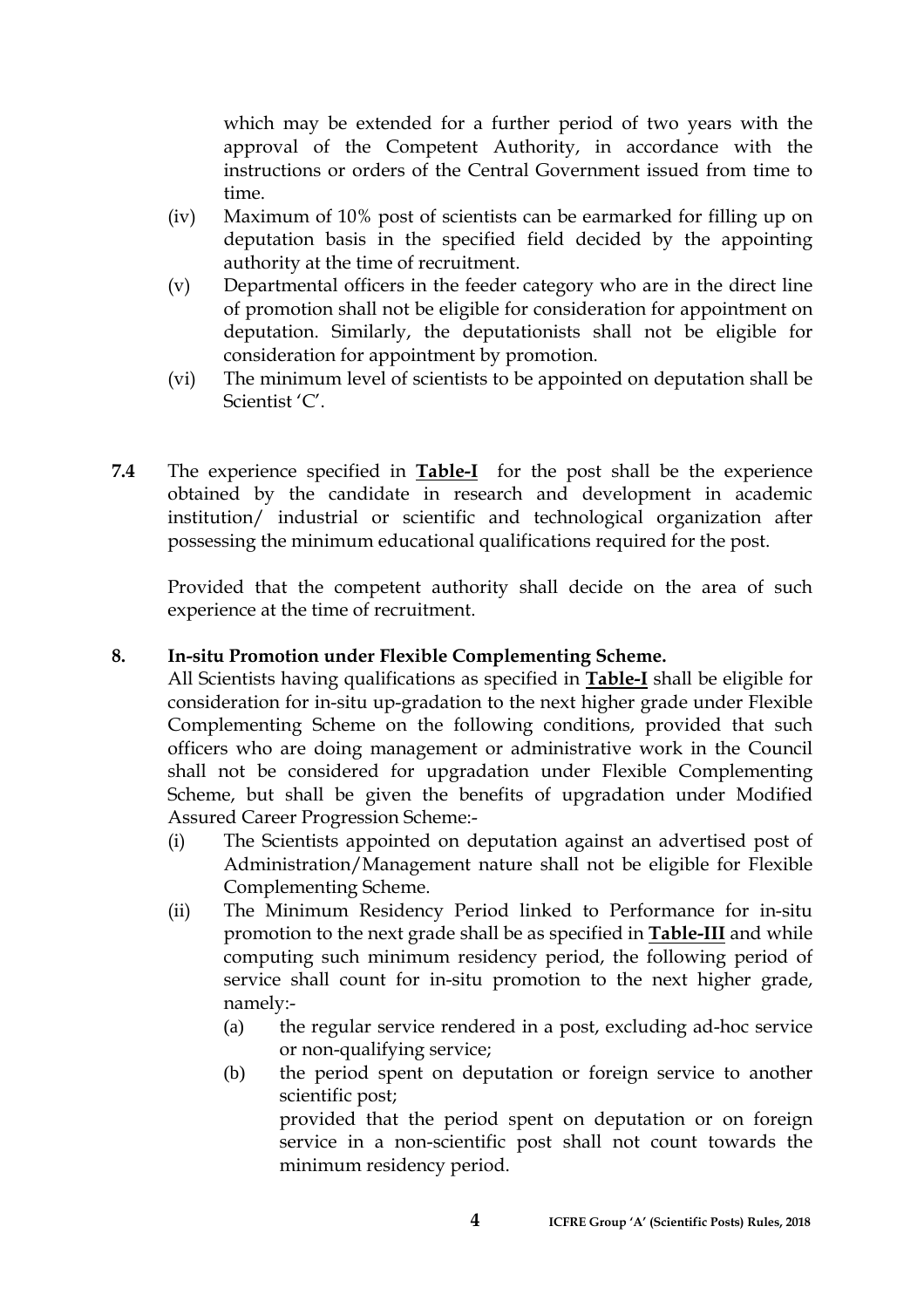- (c) the period of study leave or any other leave taken for improving the academic accomplishment; and
- (d) such other period of leave as may be prescribed by the Central Government for this purpose by order or instructions issued from time to time.
- (iii) The assessment for in-situ promotion under the Flexible Complementing Scheme shall be done twice a year; the cases maturing for promotion during January to June of a year shall be taken up for assessment in the month of July of that year and the cases maturing for promotion during July to December of a year shall be taken up for assessment in the month of January of the next year.
- (iv) Where an eligible scientist is not physically available for assessment on account of him being on deputation or on a foreign service or on study leave in India or abroad or for any other reason, his case shall be considered for promotion in the immediate assessment due on his return.
- (v) When a scientist is promoted under the Flexible Complementing Scheme, the post currently held by him shall be upgraded automatically and remain personal to him for the duration of his stay in the in-situ promotion post and consequently, no vacancy shall be caused in the lower grade.
- (vi) The post held by a Scientist under the Flexible Complementing Scheme shall revert back to the original level i.e., Scientist 'B' only after he vacates the higher post on his superannuation or resignation or death or otherwise.
- (vii) All scientists eligible for in-situ promotion under the Flexible Complementing Scheme shall give their self-assessment in the Annual Work Report Format (Part-A) as specified in **Table-IV** Part-A along with the APAR and the same shall be assessed by the reporting officer who shall give report in Part-B Format specified in **Table-IV.**
- (viii) The Internal Screening Committee, to be constituted by the DG, ICFRE shall carry out first level of assessment by evaluating the Annual Work Reports and APAR/AWR of the eligible Scientist and give its report on the scientific content of the work done by such Scientists as per Part-C Format specified in Annual Performance Appraisal Report (APAR) and make its report available to the Departmental Peer Review Committee. The minimum benchmark for screening the scientists for in-situ promotion would be 'Very Good'.
- (ix) The Departmental Peer Review Committee (DPRC) shall carry out second level external screening for in-situ promotion of Scientists from grade Scientist 'B' to 'C', Scientist 'C' to 'D', Scientist 'D' to 'E', Scientist 'E' to 'F' and Scientist 'F' to 'G' by holding interview of the screened-in scientists for their in-situ promotion to the next higher grade and recommend the suitability of the scientists to the competent authority.
- (x) The date of in-situ promotion for those found suitable for in-situ promotion to the next higher grade under the Flexible Complementing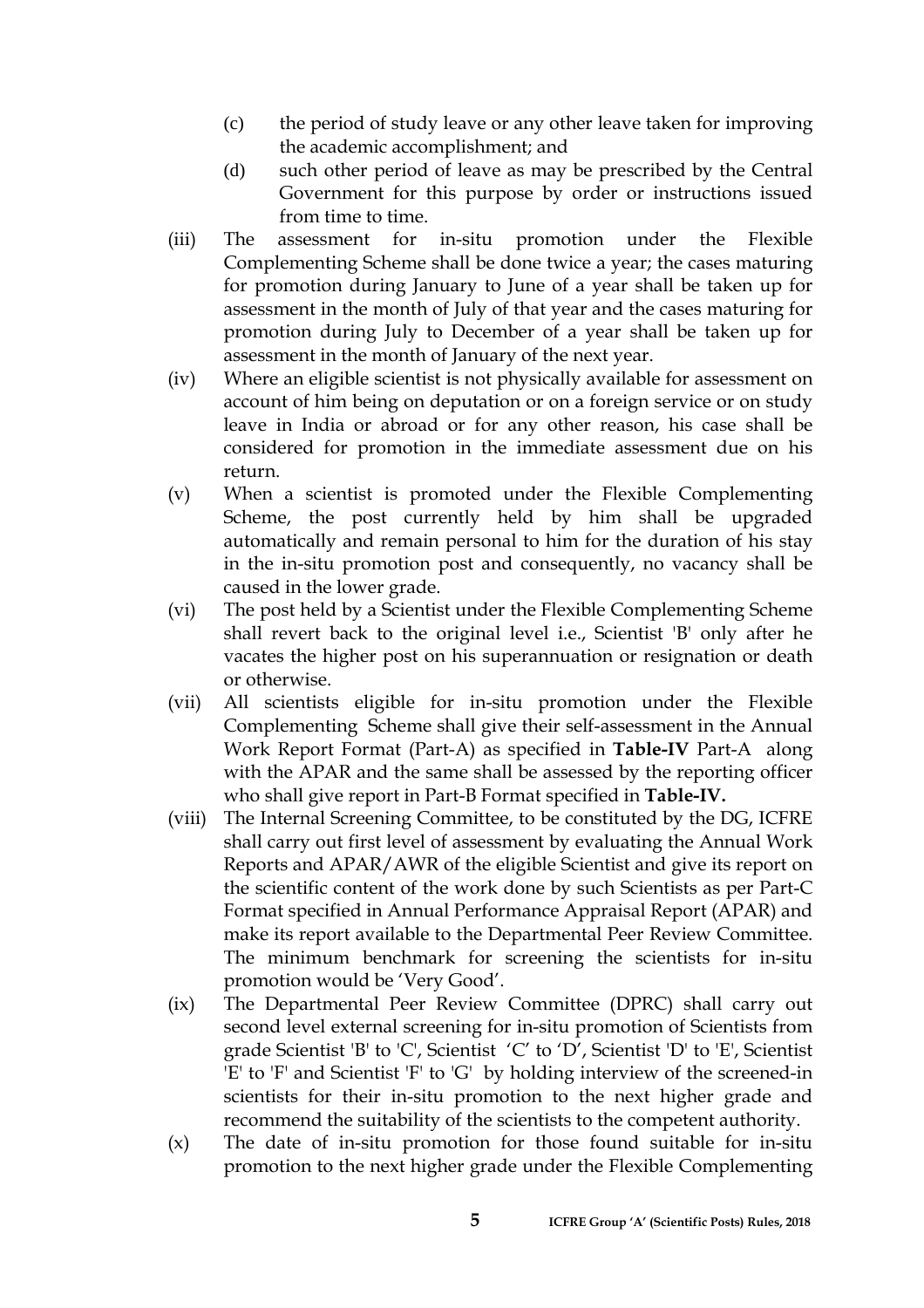Scheme (FCS) shall be 1st January or 1st July or the date on which the residency period completed or the date when the Competent Authority approves the in-situ promotion, whichever is later.

- (xi) There shall be no retrospective in-situ promotion.
- (xii) The cases of officers undergoing training or study leave or on deputation in India or abroad shall be considered for in-situ promotion to the next higher grade under the Flexible Complementing Scheme with effect from the date they would have completed the minimum residency period had they not proceeded on training or study leave or on deputation subject to fulfillment of the condition that the period of such training or study leave or on deputation is stated as on duty.
- (xiii) The eligible Scientist shall be given three chances for assessment under the Flexible Complementing Scheme for up-gradation to the next grade and in case such Scientist does not qualify for three successive years or chances, he shall be considered for up-gradation to the next grade under the Modified Assured Career Progression Scheme.
- (xiv) The criteria for field experience for considering in-situ promotion under Flexible Complementing Scheme shall be as specified under the Annexure-I.
- (xv) A scientist will be eligible for promotion up to and including the level of Scientist 'G' through the process of assessment under the FCS/MACPS.

# **9. Composition of Committees**

# **(i) Internal Screening Committee (Level-I Assessment)**

| 1. | Deputy Director General of ICFRE Hqrs/ A      | Chairman   |
|----|-----------------------------------------------|------------|
|    | person Nominated by DG, ICFRE                 |            |
| 2. | Joint Secretary to the Govt. of India (Forest | Member     |
|    | Establishment), MoEF & CC<br>his<br>or        |            |
|    | nominee                                       |            |
| 3. | Two Directors of ICFRE Institutes             | 02 Members |
| 4. | The Secretary, ICFRE.                         | Member     |
| 5. | One Scientist 'F'/'G' of ICFRE/Institute.     | Member     |
| 6. | A Group 'A' Officer from any other Ministry   | Member     |
|    | or Department of Central Government           |            |
| 7. | Asstt. Director General (Education & RB),     | Member-    |
|    | <b>ICFRE</b>                                  | Secretary  |

The quorum for the meeting of a Internal Screening Committee (ISC) shall be two-third members-including the Chairman.

#### **(ii) Departmental Peer Review Committee (Level-II Assessment)**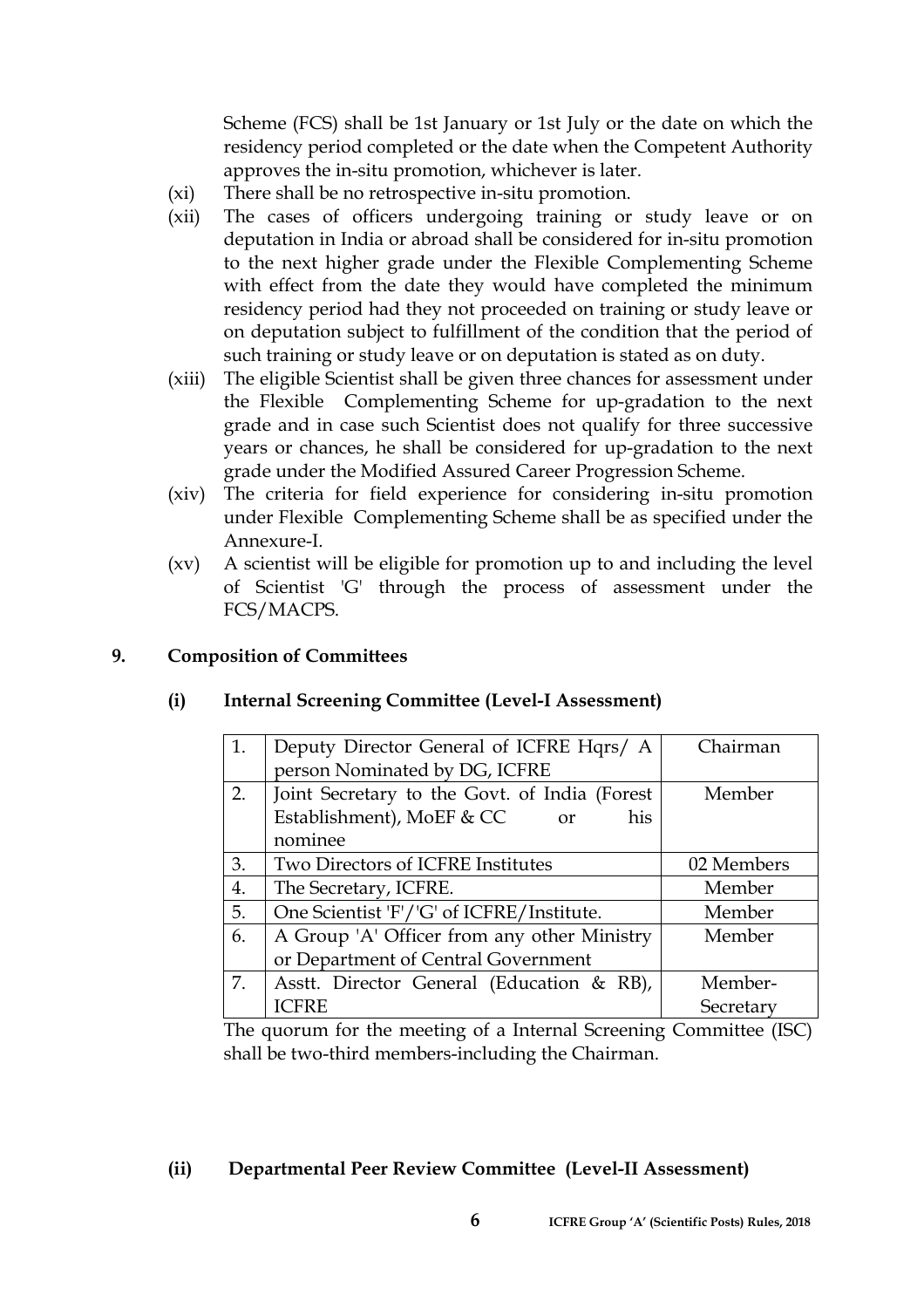The Departmental Peer Review Committee consisting of majority of external members possessing expertise in the relevant field shall be constituted by the DG, ICFRE. The Committee shall be comprised of following:-

| 1. | Director General, ICFRE/A person<br>nominated by DG, ICFRE                                       | Chairman         |
|----|--------------------------------------------------------------------------------------------------|------------------|
| 2. | Joint Secretary to the Govt. of India (Forest<br>Establishment), MoEF & CC<br>or his<br>nominee  | Member           |
| 3. | Director of CSIR/ICAR/reputed<br>organization or his nominee of the Level of<br><b>HAG</b> Scale | Member           |
| 4. | One DDG/Director (IC), ICFRE<br>Hqrs./Director of ICFRE Institute                                | Member           |
| 5. | Three external experts in the relevant field                                                     | 03 Members       |
| 6. | A group 'A' Officer from any other<br>Ministry or Deptt. Of Central Government                   | Member           |
| 7. | Asstt. Director General (Education & RB),<br><b>ICFRE</b>                                        | Member-Secretary |

The quorum for the meeting of DPRC shall be two-third membersincluding the Chairman and at least two subject experts.

# **(iii) Departmental Recruitment Committee for Recruitment/Confirmation and Deputations shall be as under:-**

Filling up the vacant post through direct recruitment for scientists as well as the confirmation and deputations will be done by this committee. The constitution of Departmental Recruitment Committee (DRC) for considering the eligibility of candidates for Recruitment shall be as under:

| 1. | Chairman, Recruitment Board, ICFRE             | Chairman         |
|----|------------------------------------------------|------------------|
| 2. | Representative of MoEF&CC at the level of      | Member           |
|    | DIG                                            |                  |
|    | to be nominated by MoEF&CC                     |                  |
| 3. | Director of CSIR/ICAR/ reputed organization    | Member           |
|    | or his nominee of the Level of HAG Scale       |                  |
| 4. | One Director of Institute of ICFRE             | Member           |
| 5. | A Group 'A' officer from any other Ministry or | Member           |
|    |                                                |                  |
|    | department of the Central Government           |                  |
| 6. | Three subject expert of the relevant subject   | 03 Members       |
| 7. | Asstt. Director General (Education & RB),      | Member-Secretary |
|    | <b>ICFRE</b>                                   |                  |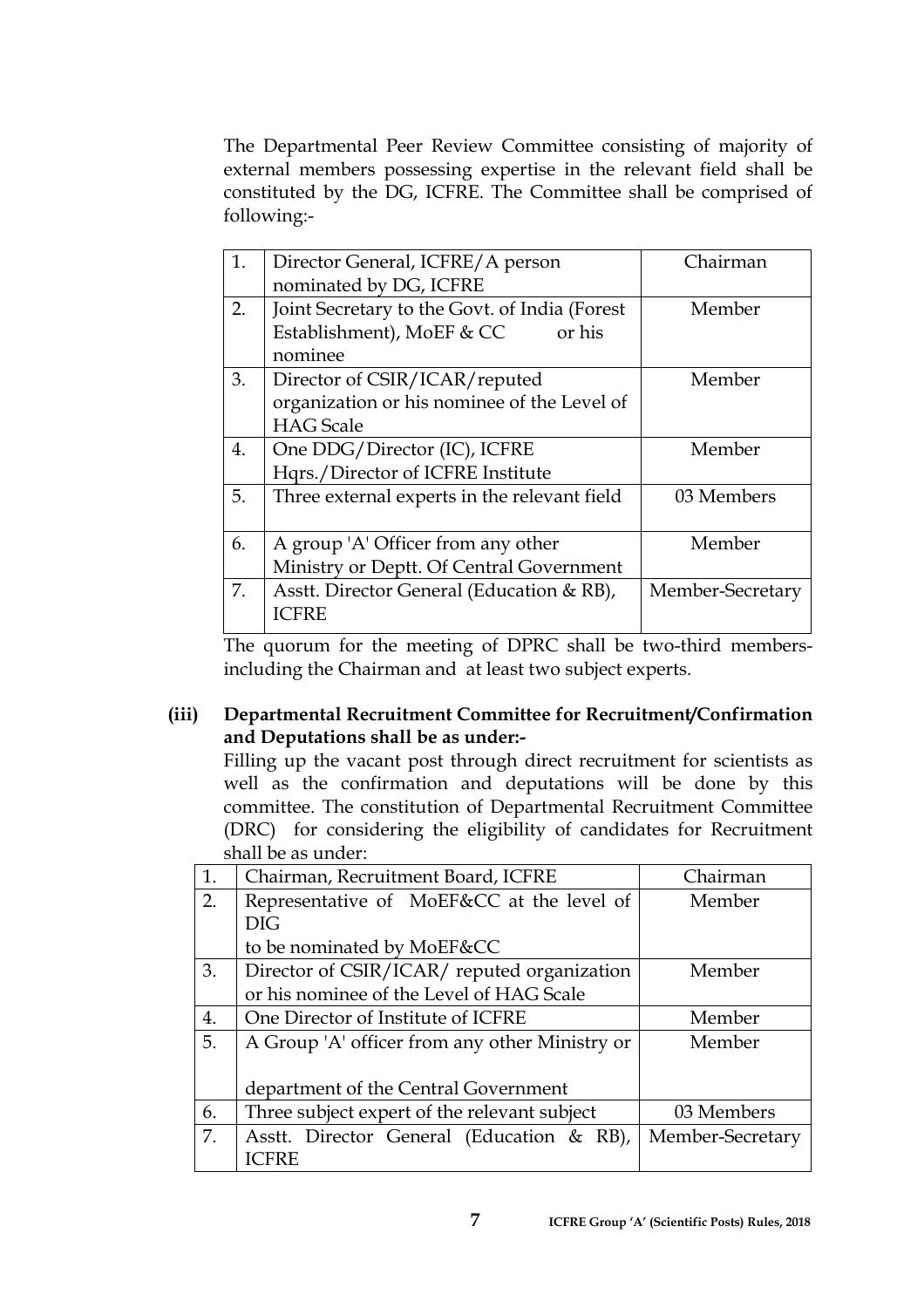The quorum for the meeting of a Departmental Recruitment Committee shall be two-third members-including the Chairman and at least two subject experts.

# **10. Disqualifications: No person**

Who has entered into or contracted a marriage with a person having a spouse living, or

- (i) Who having a spouse living, has entered into or contracted a marriage with any person, shall be eligible for appointment to any of the said posts:Provided that the Central Government may, if satisfied that such marriage is permissible under the personal law applicable to such persons and the other party to the marriage and that there are other grounds for doing so, exempt any person from the operation of this rule.
- (ii) Any other information issued by the Govt. from time to time.

# **11. Liability to serve anywhere in India:-**

- (i) The Scientists appointed under these rules shall be liable to serve anywhere in India.
- (ii) The Scientists appointed shall be liable to undergo such training and be detailed on such courses of instruction in India or abroad as the Competent Authority may decide from time to time.

#### **12. Power to relax**

Where the Board of Governors is of the opinion that it is necessary or expedient so to do, it may, by order, for reasons to be recorded in writing, relax any of the provisions of these rules with respect to any class or category of persons with the approval of MoEF, Govt. of India as and when required.

#### **13. Saving**

The reservation for SC/ST/OBC/ Physically Handicapped shall be made in accordance with the Government of India' guidelines issued from time to time. Nothing in these rules shall affect reservations, relaxation of age limit and other concessions required to be provided for candidates belonging to the Scheduled Castes, Scheduled Tribes, ex-servicemen and other special categories of persons in accordance with orders issued by the Central Government from time to time in this regard.

#### **14**. **General conditions**

- (i) Composition of various committees shall be approved on each occasion by the DG, ICFRE.
- (ii) At least one of the members of the committees should represent the weaker section.
- (iii) Scientists of ICFRE/its institute going on deputation to other Government organization may be given due lien as per Government rules.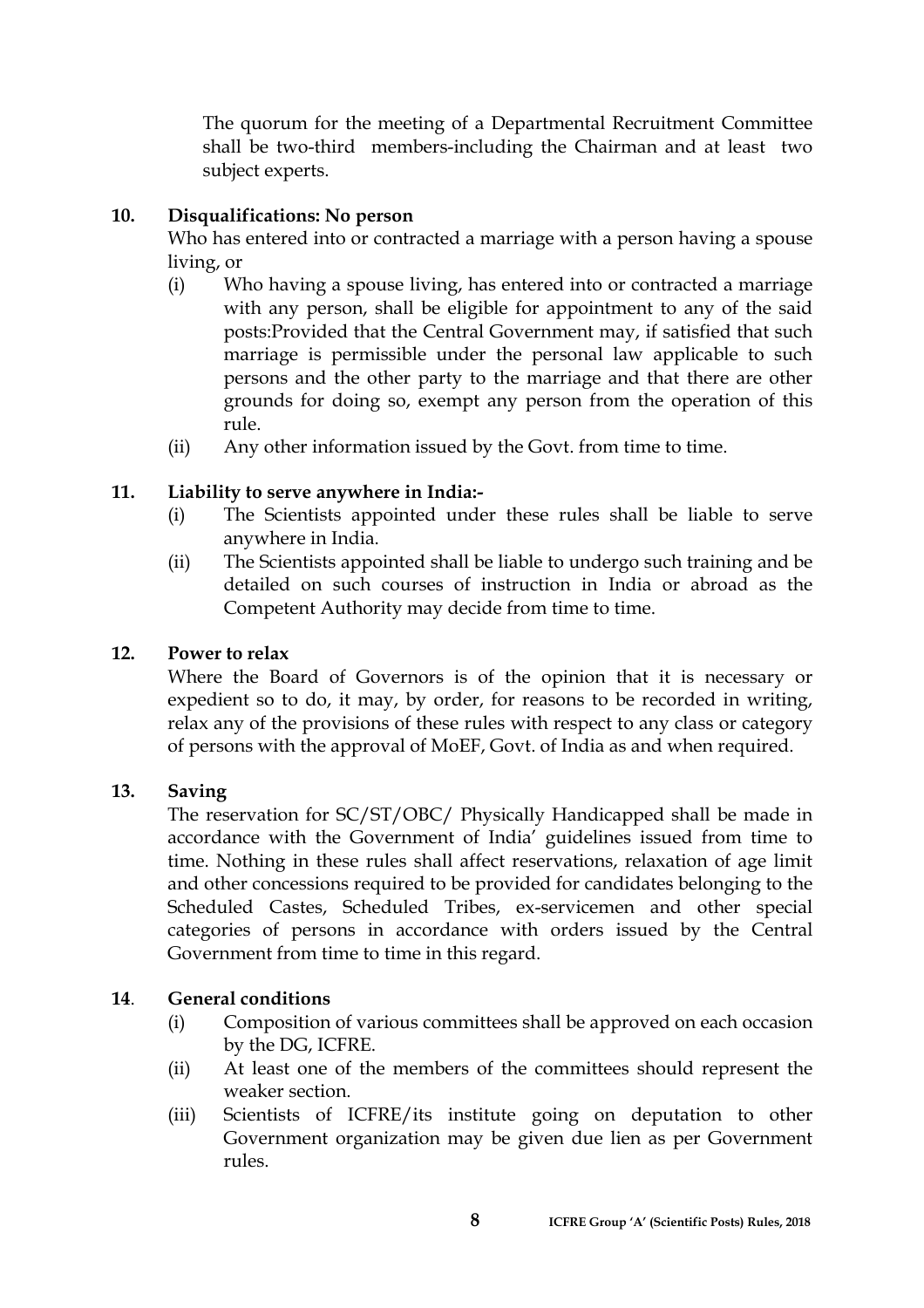- (iv) The pay of the Scientists in the higher grade on promotion shall be fixed according to Fundamental Rules of the Government of India.
- (v) In the matter of nominating an SC/ST/OBC member for the Assessment Board for level two assessment the procedure prescribed by the Government of India shall be followed.
- (vi) The Services of scientists appointed on temporary basis and are on probation may be terminated by either party giving to the other a notice of period not less than one month. The services of temporary scientist may also be terminated without notice by payment of a sum equivalent to his/her one month salary (Basic pay plus D.A.) in lieu of notice. The appointing authority may accept a short period notice from a scientist. The service of temporary scientist against whom an enquiry or disciplinary proceeding is pending or contemplated, may not, however, be terminated by virtue of these rules unless otherwise decided by the appointing authority.
- (vii) The age of superannuation for the scientists will be 60 years. The Board of Governors may grant extension in special cases with the prior approval of MoEF&CC, Govt. of India.
- (viii) Scientists shall perform such duty as may be entrusted to him/her and shall, to the best of their ability, carry out the directions of the Board of Governors or Director General or Director of the Institute or of any other officers to whose authority he may be subjected to, according to the rules and bye-laws of the Society.
- (ix) During the period of service every scientist shall observe, obey and abide by the rules of the Society and bye-laws made from time to time by the Board of Governors and all standing orders passed by the Director General or Director of Institute.
- (x) In all service matters, the decision of the Director General and/or Board of Governors as the case may be shall be final. For posts/vacancies connected with scientific disciplines not covered so far under these rules, suitable qualification would be prescribed by Director General at the time of advertisement, and selection to the posts would accordingly be made.
- (xi) The Board of Governors shall have powers to relax, amend and repeal any or all these rules with prior approval of MoEF&CC, Government of India provided that such amendment repeal shall not affect the previous operation of these rules or notifications or orders made or anything done or any action taken there under.
- (xii) Any matter not specified here in above, the scientist of the Council will be governed by the relevant rules/orders issued by the Government of India from time to time.
- (xiii) The crucial date for determining the age limit shall be the closing date for receipt of applications from candidates in India and not the closing date prescribed for those in Assam, Meghalaya, Arunchal Pradesh, Mizoram, Manipur, Nagaland, Tripura, Ladakh Division of Jammu and Kashmir, Lahu and Spiti District and Pangal sub-Division of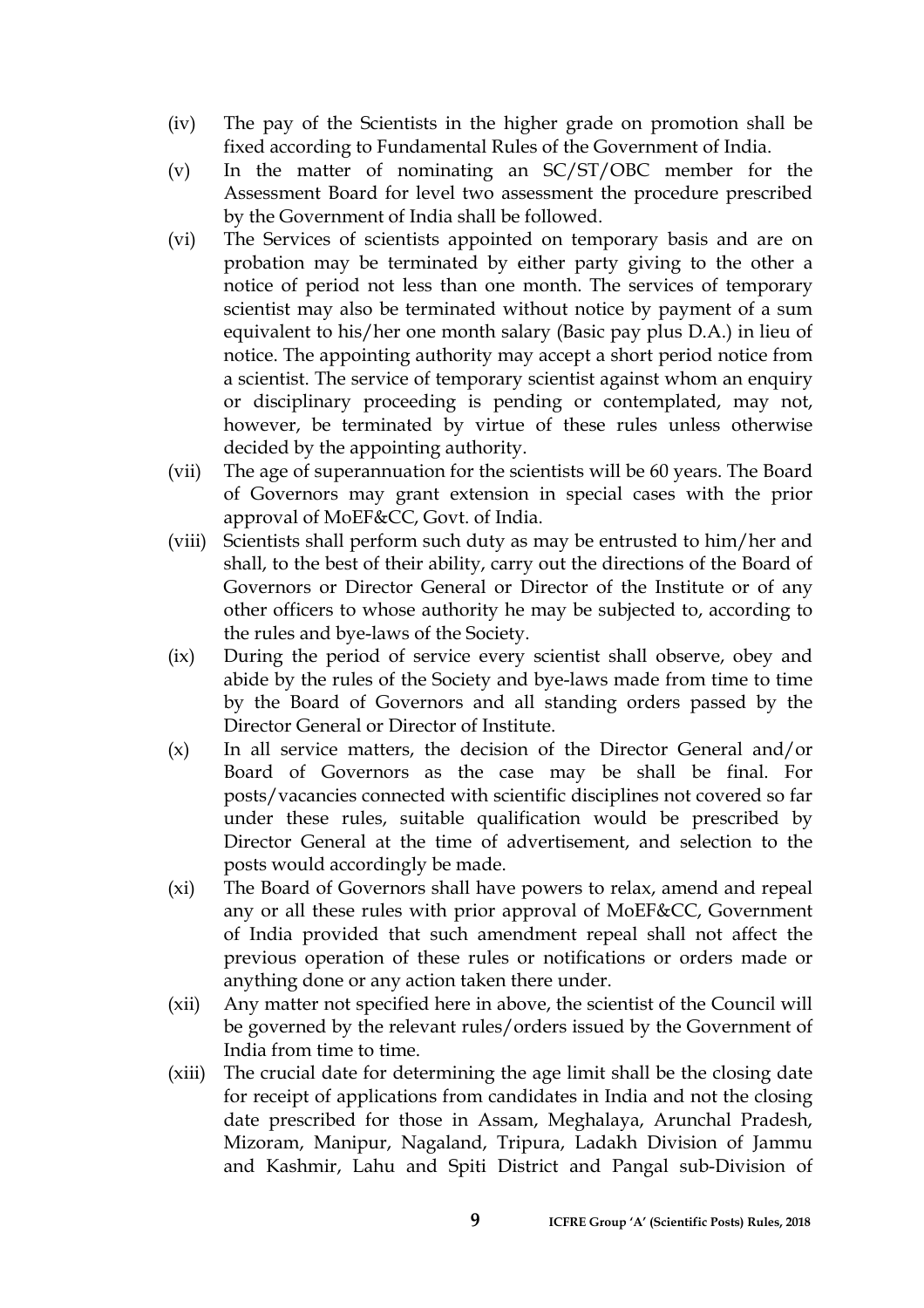Chamba District of Himachal Pradesh, Andman & Nicobar Islands and Lakshadweep.

- (xiv) Direct recruits may be given a higher initial start than the minimum of the scale to which they are appointed in deserving cases if so recommended by the Departmental Recruitment/Review Committee with the prior approval MoEF&CC, Govt. of India. However, such an initial start shall not exceed to advance increments over the minimum of the scale.
- (xv) In **Table-I** giving the details of direct recruitment to Scientific posts +3, +7, +11, +16, and +21 denote minimum number of years of experience required in addition to the essential educational qualifications.
- (xvi) The Scientists appointed shall be liable to undergo such training and be detailed on such course of instruction in India or abroad as the Competent Authority may decide from time to time.
- (xvii) Specific essential educational qualification for a specific discipline will be decided at the time of filling up of a post based on the job recruitments.
- (xviii) The Director General, ICFRE will be Competent Authority for approval of recommendations made by various committees (Internal Screening Committee/Departmental Peer Review Committee/Departmental Recruitment Committee)
- (xix) Service rendered in the field of forestry will be treated as relevant experience for posts for which such experience is considered appropriate by the Council.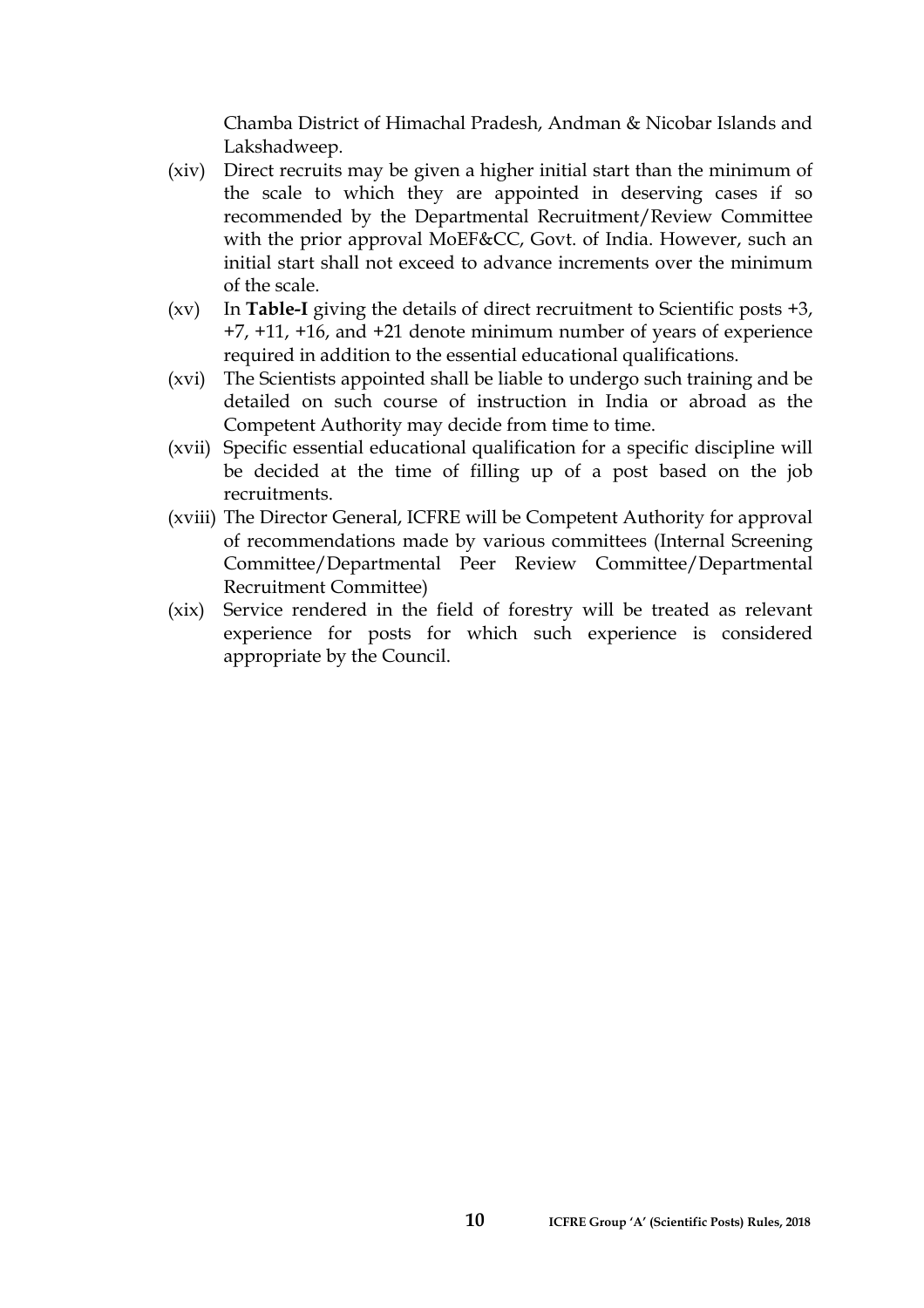#### **Table-I DESIGNATION, PAY SCALES, EDUCATIONAL QUALIFICATIONS AND EXPERIENCE FOR DIRECT RECRUITMENT**

**FOR SCIENTIFIC POSTS:** The minimum educational qualifications and experience required for scientific posts shall be as under:-

| Designation                                | Scientist 'B'                                                                                                                                                                                      | Scientist<br>'C'                                                                                                                                                                                        | 'D'          | Scientist Scientist<br>'E' | Scientist<br>'F' | <b>Scientist</b><br>'G' |
|--------------------------------------------|----------------------------------------------------------------------------------------------------------------------------------------------------------------------------------------------------|---------------------------------------------------------------------------------------------------------------------------------------------------------------------------------------------------------|--------------|----------------------------|------------------|-------------------------|
| Educational<br>qualifications<br>(General) | <b>First Class</b><br>Master's<br>Degree in<br>Natural<br>Science<br>/Agriculture<br><b>Sciences</b><br><b>OR</b><br><b>First Class</b><br>Bachelor's<br>Degree in<br>Engineering or<br>Technology | Class Master's Degree in Natural<br>First<br>Science/Agriculture Sciences and a Ph.D.<br>degree in the relevant subject/discipline<br>OR<br>First Class Master's Degree in Engineering or<br>Technology |              |                            |                  |                         |
| Minimum<br>Experience                      |                                                                                                                                                                                                    | $+3$                                                                                                                                                                                                    | $+7$         | $+11$                      | $+16$            | $+21$                   |
| Pay Scale<br>(Level of pay<br>Matrix)      | Level-10                                                                                                                                                                                           | Level-<br>11                                                                                                                                                                                            | Level-<br>12 | Level-<br>13               | Level-<br>13A    | Level-<br>14            |

**\*To be read with Rule 14 (xvii)** 

# **Table-II Age limit for Direct Recruits**

The upper age limit for appointment by direct recruitment to the posts specified in column (2) shall be as specified in column (3) of the **Table** below:-

| Sl.No. | <b>Name of Post</b> | Age limit |
|--------|---------------------|-----------|
|        |                     |           |
|        | Scientist 'B'       | 35 years  |
|        | Scientist 'C'       | 35 years  |
| 3.     | Scientist 'D'       | 40 years  |
| 4.     | Scientist 'E'       | 45 years  |
| 5.     | Scientist 'F'       | 50 years  |
| b.     | Scientist 'G'       | 50 years  |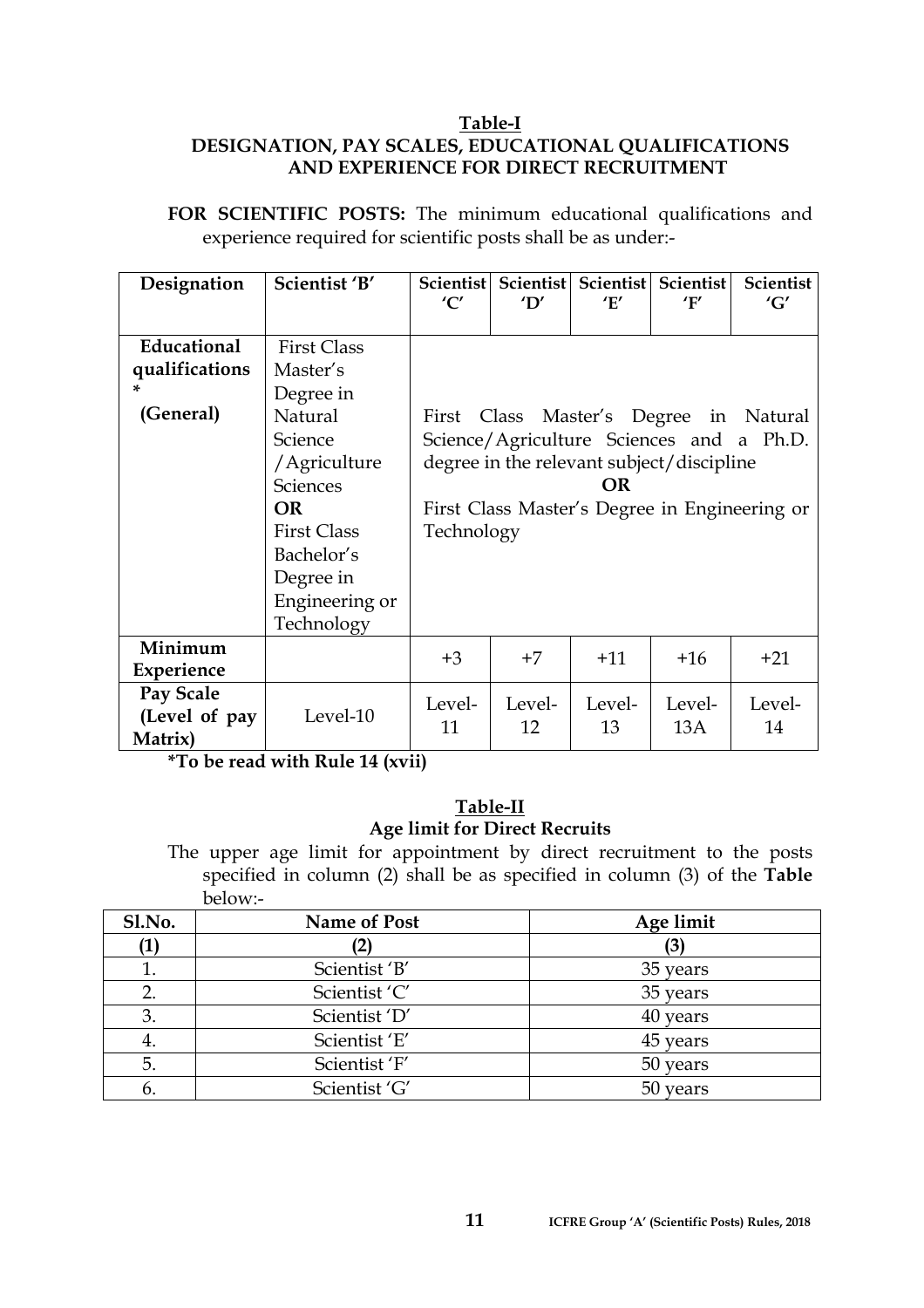| <b>Sl.No.</b> | Designation   | Level of Pay<br>Matrix as per<br>7th CPC | <b>Minimum Residency</b><br>Period linked to<br>Performance |
|---------------|---------------|------------------------------------------|-------------------------------------------------------------|
| 1.            | Scientist 'B' | 10                                       | 03 years                                                    |
| 2.            | Scientist 'C' | 11                                       | 04 years                                                    |
| 3             | Scientist 'D' | 12                                       | 04 years                                                    |
|               | Scientist 'E' | 13                                       | 05 years                                                    |
| 5             | Scientist 'F' | 13A                                      | 05 years                                                    |
|               | Scientist 'G' | 14                                       |                                                             |

# **Table- III (Minimum Residency period)**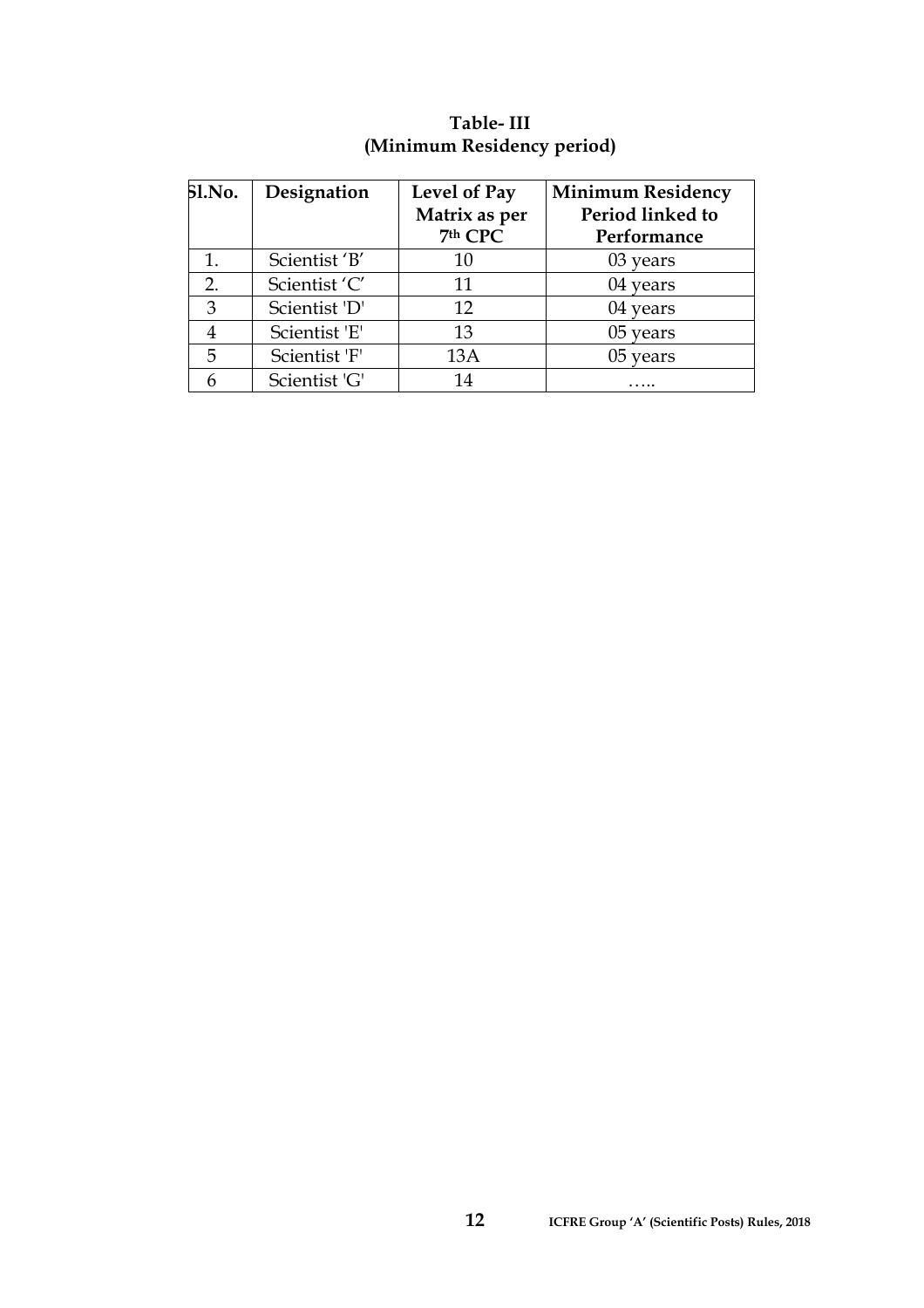#### **Table-IV Annual Work Report Part-A SELF ASSESSMENT BY THE OFFICER REPORTED UPON**

- 1. Name:
- 2. Designation:
- 3. Area of Science and Technology function:
- 4. Brief description of Science and Technology work function:
- 5. Science and Technology output indicators for assessment and measurement of work function( as appropriate to the officer):
- 6. Enumeration of major outputs from Science and Technology Function:
- 7. Innovation content of work done (about 100 words):
- 8. Major impact reported during the financial year (if any) for work done during previous three years:
- 9. Specific and technological methodologies used in the work function
- 10. Suggestions (if any) for work functions based on new or emerging scientific principles:
- 11. New technologies if any introduced by the officer in work plan/functions;
- 12. Any other highlight of special Science and Technology content in the work:
- 13. One page summary of the scientific and technical elements in the work done during the financial year;
- 14. Quantified S&T outputs as per the selection indicators:

#### **Signature of the officer reported upon**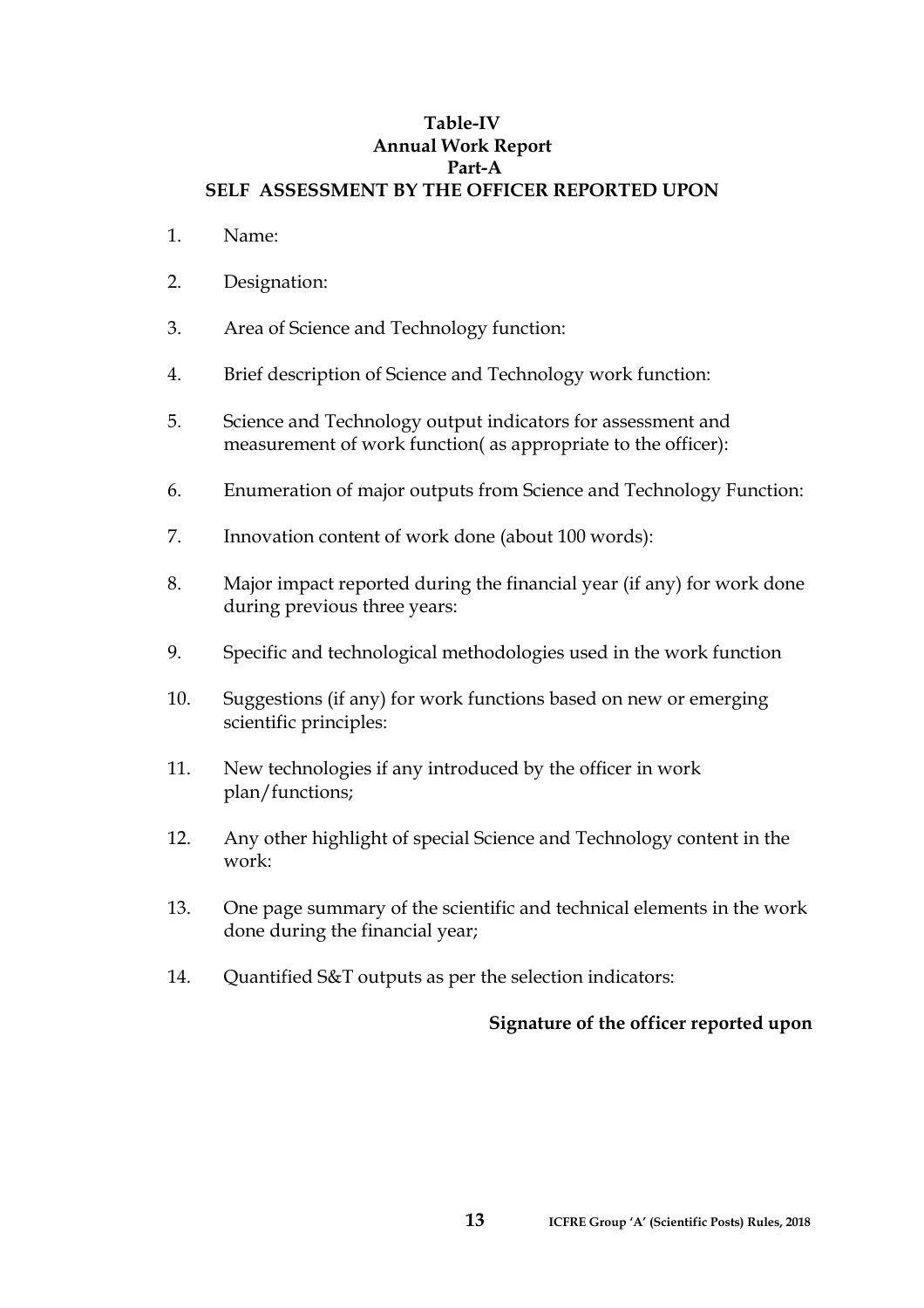#### **PART-B ASSESSMENT BY THE REPORTING AUTHORITY**

- 1. Accuracy of the Science and Technology work report:
	- (a) Generally accurate
	- (b) Modifications needed (Please specify)
- 2. Scientific merit of the work done 1-10% 10-33% 33-50% 50-75% Bottom 25%
- 3. Short summary of the innovative content of the work done
- 4. General assessment of the scientific work report (in brief):
- 5. Final grading: 1-10% 10-33% 33-50% 50-75% Bottom 25%

# **Signature of the Reporting Officer**

#### **PART-C INTERNAL PEER GROUP REVIEW REPORT**

- 1. Grading of the Science & Technology ( $\&$ T) content of the work reported.
- 2. Specific innovation elements recognized:-
	- (a)
	- (b)
	- (c)
- 3. Relative assessment of the work reported vis-à-vis Peers in the area: Top 1-10% 10-33% 33-50% 50-75% Bottom 25%
- 4 Assessment of the work done during the residency period.
- 5 Specific highlights of the S&T content of the work done.
- 6. Overall grading of the S&T work report for the residency period.

Signature of the Members of the Peer Group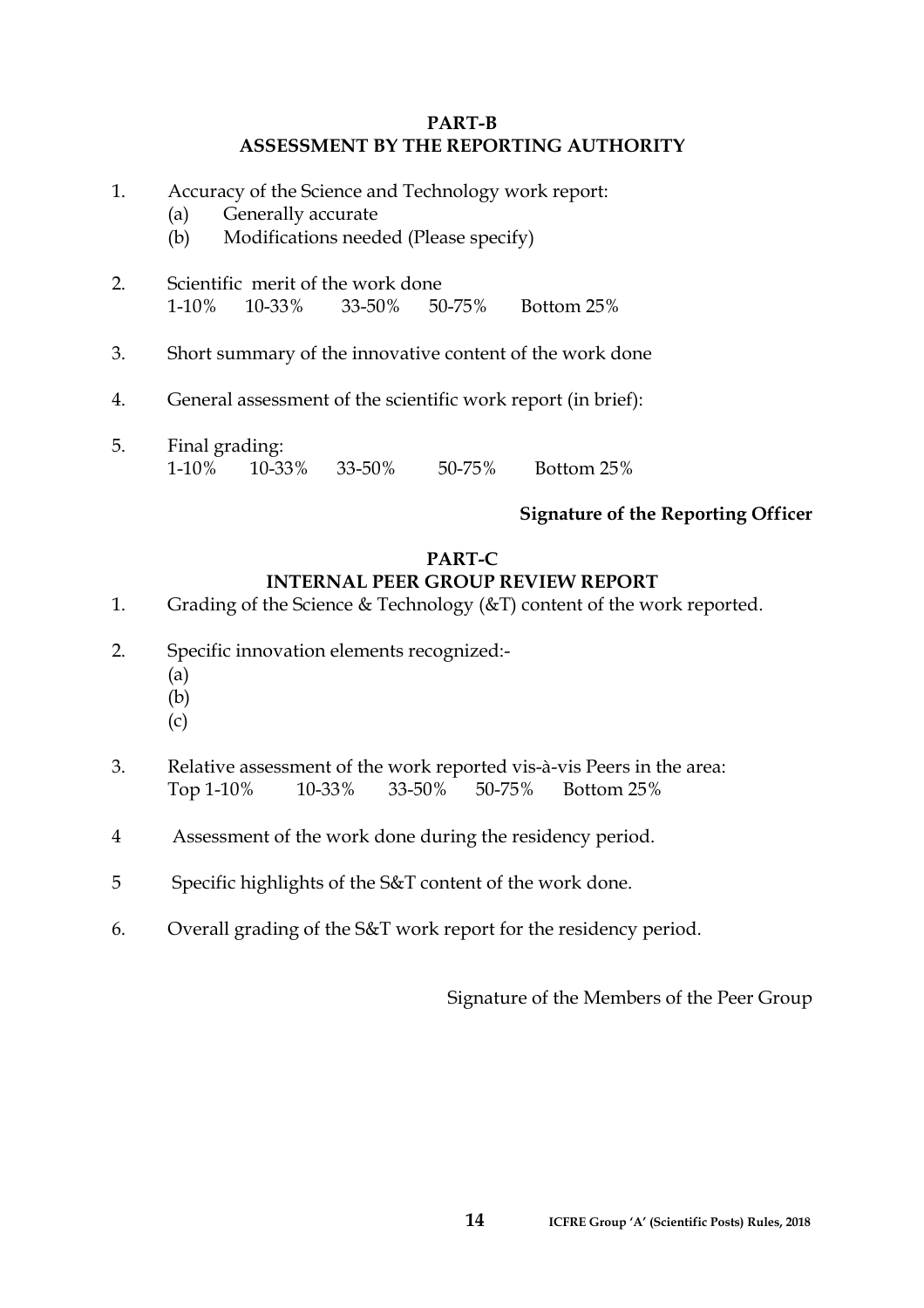# **Annexure (to Annual Work Report)**

- 1. Lectures delivered in universities/seminars/industry meets
	- (a) Enrolled
	- (b) Invited
- 2. Books edited or written
- 3. Research publications
- 4. State of the Art Reports prepared on the subject handled or otherwise
- 5. Annual reports prepared.
- 6. Internal reports generated
- 7. New S&T areas/gaps identified for enlarging the scope of the existing schemes
- 8. New S&T identified and nurtured and S&T inputs added to ongoing schemes
- 9. Data bases prepared for scientific handling of the projects
- 10. Scientific and evidence-based initiatives taken to enlarge the infrastructure base of research and development across the country.
- 11. Identification of New Areas for demonstration of technologies and follow up
- 12. Project Monitoring Parameters evolved and deployed
- 13. Technology intelligence /assessment report prepared for S&T
- 14. Science and Technology inputs provided to inter-Ministerial discussions in various committees
- 15. Number of projects scientifically evaluated for closure during the years
- 16. Networked Programmes initiated (Please given numbers and salient features of your contribution)
- (a) Between lab to lab
- (b) Lab to Industry'
- (c) Bilateral
- (d) Multilateral
- 17. Policies/Bills prepared during the year
- 18. Awards/membership of Institutions/Academics
- 19. Others (please specify)